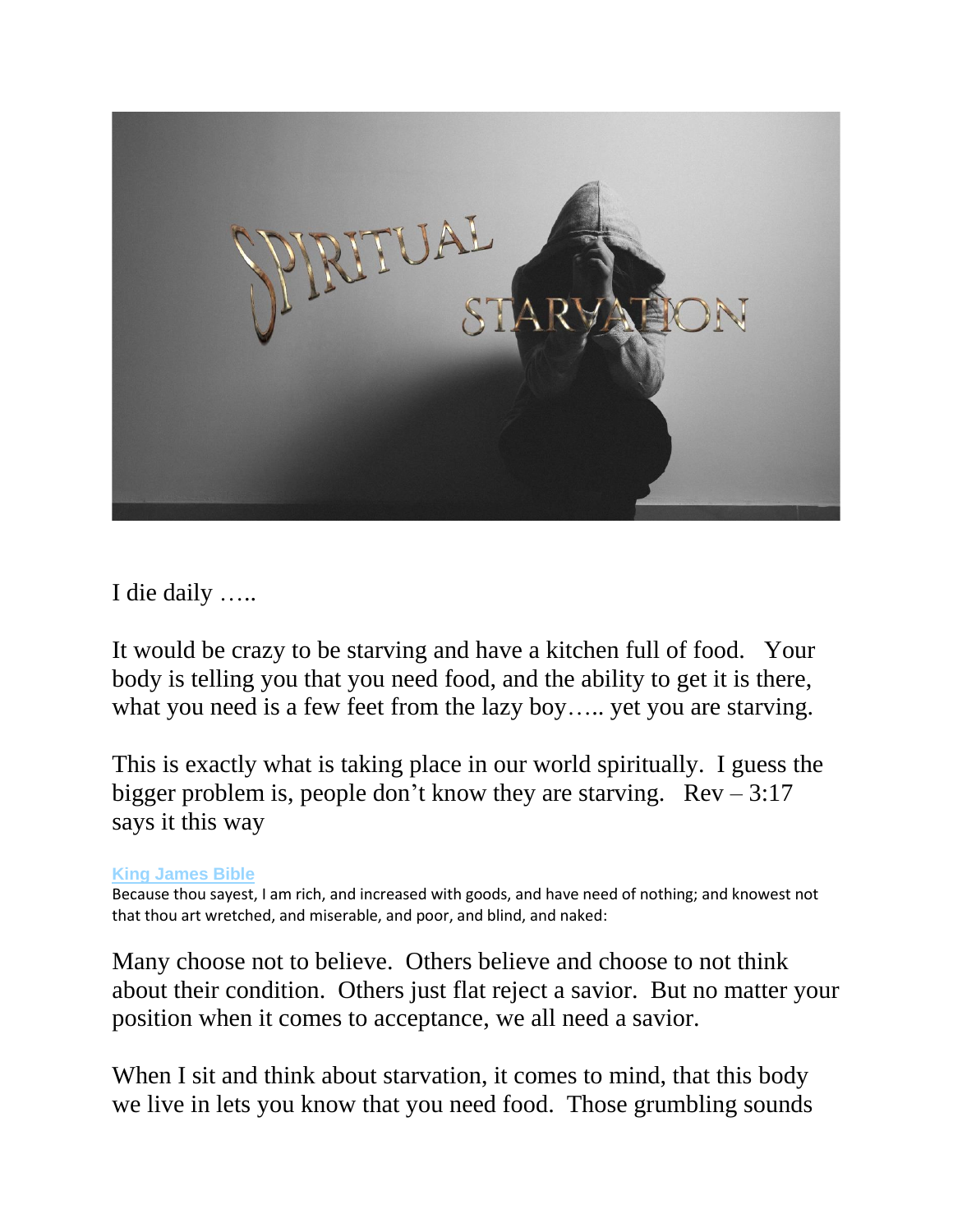that come from deep. It's not long before you can start feeling pretty weak if you don't eat. So we get physical reminders …… we need FOOD. My body seems to work overtime on those reminders … just sayin ….. I get reminder even when I don't need food.

I can remember what it was like when I was starving Spiritually. I didn't realize what my issue was. I didn't even realize how dire the situation was. Could you imagine starving physically, and not even knowing it was happening? I mean you know something doesn't feel right, but you don't know what the issue is? I can't imagine that. But it happens spiritually all the time. We convince ourselves as revelation says, "I have need of nothing". We have attempted to allow the things of life to take the place of the nourishment that we need in our Spirit.

A cleansing is a necessity in this life and for the one to come. Nothing can accomplish that except our Savior Jesus Christ. NOTHING…. The stains of sin must be removed. We will be at our best in the center of a Spiritual walk with God. He made us, He knows us, and He knows what we need. Anywhere we reside outside of His presence, outside of what we were made from, leaves us Spiritually mal-nourished. We continue to live, but without the things that are vital to thrive. It certainly brings to light how deceptive the things of this world are. People keep eating of it's fruit …. thinking they will get their fill….. and yet they starve.

Are you starving? Have you been made complete? We have a creator that knows and loves us. Regardless of what your thoughts are, we have a need. There is no doubt you have felt those Spiritual hunger pains, you have felt the tugs and the uncertainty. It's Gods way of reminding you of your need.

Well let me tell you ..... you don't have to starve, you don't even have to go hungry. You can be full Spiritually. God has provided a remedy. Your Spiritual fridge is FULL! It's not just good .... It's exactly what's needed. What He has provided doesn't just wet your appetite, it fills you up.